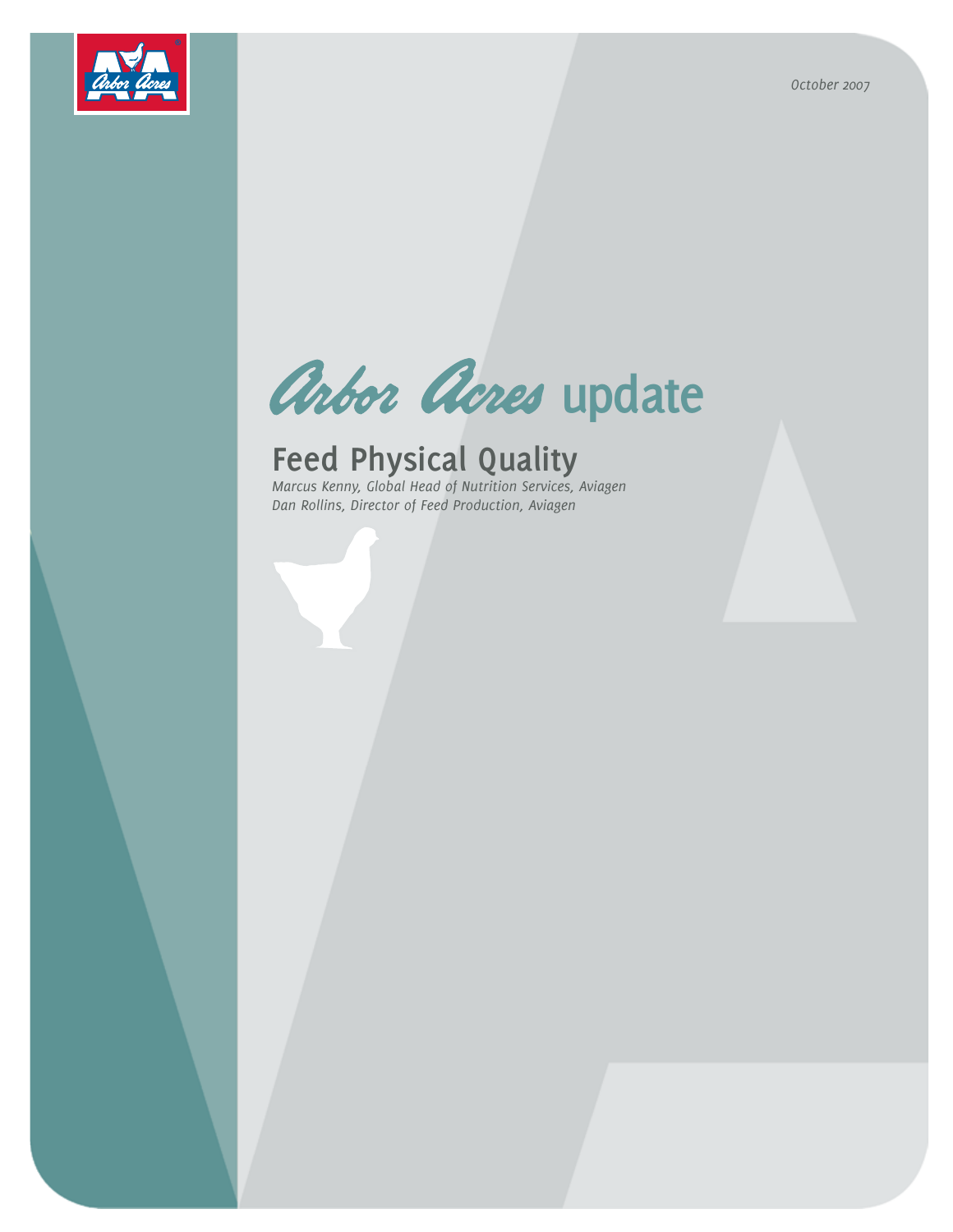#### Feed Physical Quality

The modern broiler requires optimal feed intake in order to support optimal and efficient growth. Feed form has a significant impact on optimizing feed intake and consequently results in significant profit opportunities.

There are several factors affecting pellet quality – feed formulations, feed conditioning and grinding are considered the most significant.

Pellet quality can be improved significantly with little cost by improving feed production processes, most notably grinding and conditioning. Producing a fine, even grist through the grinding process will optimize pellet quality as can improvements to conditioning temperature, dwell time, steam quality and moisture level.

Management and maintenance of the conditioner and pelletizer can improve durability.

A good quality control program, testing feed physical quality both at the mill and on the farm, will ensure feed physical quality is maintained.

Poultry feeds are formulated to a specific nutrient concentration to support bird performance, however, growth will be dependant upon nutrient intake of the bird.

To achieve optimal and efficient growth, it follows that feed and bird management must be focused on maintaining good levels of feed intake.

#### Factors Affecting Feed Intake

Many factors will influence feed consumption; environment and management being two of the most important. Feed form is known to have a significant impact on consumption; poor pellet quality results in the occurrence of fines which have a negative effect on feed intake. Recent research has shown significant effects of increased levels of fines on reducing liveweight and increasing FCR (Figure 1).

*Figure 1: The Influence of Fine Particles in the Feed on Broiler Performance between 15 to 35 Days of Age (Quentin et al., 2004)*



The majority of commercial broiler diets have been through the pelleting process. However, the durability of pellets can be variable, resulting in levels of fines as high as 50%. Incidences of high levels of fines in the field are associated with poor liveweight and FCR. To maximize performance, the accumulation of fine particles in the feed should be minimized.

It is important to establish the modern broiler's response to high levels of fines. The following two trials, conducted by Aviagen, tested both extreme levels of fines and levels commonly seen in the field.

The first study looked at the impact of different levels of fines fed to 31 days in a North Western European environment. The Control was a good quality starter crumb and grower pellet, Treatment 1 (50% fines) was created by mixing equal weights of fines and crumb or pellets. The fines were created by roller-grinding the control crumb and pellets to less than 0.5mm particle size. Treatment 2 was 100% fines (Figure 2).

*Figure 2: Diet Types Used in the Aviagen Feed Form Trial*



The results showed Treatment 1 (50% fines) reduced liveweight by 7%, and Treatment 2 (100% fines) reduced liveweight by 20% compared to the Control (Table 1).

| <b>Treatment</b>         | Liveweight to: |         |         | <b>FCR to:</b> |         |         |
|--------------------------|----------------|---------|---------|----------------|---------|---------|
|                          | 10 days        | 21 days | 31 days | 10 days        | 21 days | 31 days |
| Control                  | 297g           | 975g    | 1972 g  | 1.39           | 1.53    | 1.63    |
| 1. Mix (50% fines)       | 287g           | 916g    | 1835 g  | 1.42           | 1.60    | 1.69    |
| 2. Fines $(100\%$ fines) | 264g           | 797 g   | 1579 g  | 1.54           | 1.67    | 1.71    |
|                          |                |         |         |                |         |         |
| Standard Deviation       | 5.32           | 9.80    | 17.65   | 0.0203         | 0.0241  | 0.0182  |
| P Value                  | 0.016          | 0.000   | 0.000   | 0.000          | 0.011   | 0.008   |

*Table 1: The Effect of Feed Physical Form on Broiler Liveweight and FCR at 10, 21 and 31 Days of Age*

In conclusion, the trial confirmed that poor feed form significantly reduces performance on a wheat-based diet in a North Western European environment – the higher the level of feed fines, the lower the performance will be, especially at later ages.

The second study was conducted on maize-based diets in an Asian environment, where house temperatures were significantly higher than the first study. The feed treatments were exactly the same as in the previous

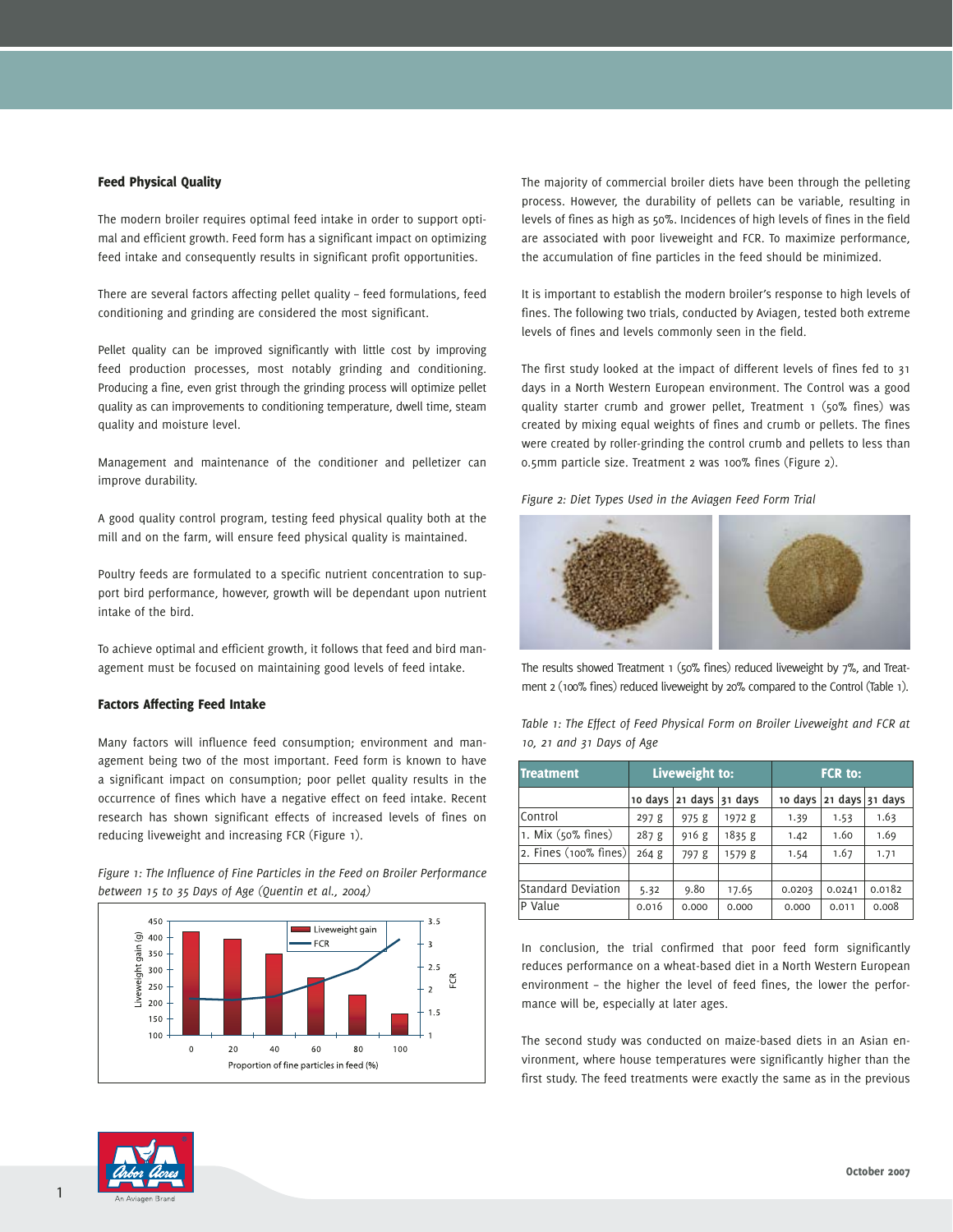# **Arbor Acres Update** *Poultry Nutrition*

study. Poor feed quality was reproduced by grinding the pelleted product through a hammer grinder to <0.5mm particle size and then, as in the previous trial, re-blended to create the 50% treatment (Figure 3).

*Figure 3: The Effect of Feed Physical Form on Broiler Liveweight and FCR at 35 Days of Age*



The effect on performance was similar to the previous trial; the 50% fines mix (T1) reduced liveweight by 4.5% and the 100% fines mix (T2) reduced liveweight by 19%. FCR deteriorated by 2.2% in the 50% fines mix and by 6.1% in the 100% fines mix (Figure 3).

The two trials show that the percentage of fines has a dramatic effect on bird performance with liveweight being reduced by up to 20% and FCR deteriorating by as much as 7%.

#### The Economic Benefit of Improving Feed Form

The data from this second study can be used to calculate the economic effect of poor feed form.

| <b>Description</b> | Bodyweight (g) |  |  |
|--------------------|----------------|--|--|
| 100% Pellets       | 1977           |  |  |
| 100% Fines         | 1565           |  |  |
| Difference         | 412            |  |  |

The effect of reducing fines to 0% gave an increase in bodyweight of 412g/ bird. In terms of value, if liveweight prices are calculated at \$0.71 per kg, this additional weight is worth over \$0.29 per bird, therefore a 10% reduction in feed fines is, potentially, worth \$0.03 per bird. This calculation is based just on liveweight and does not take into account the effect of feed form on FCR. Using an annualized calculation based on 100 million broilers per year throughput, this represents an increase in profit of \$3 million.\*

This calculation is based on response data from trial data and assumes the effect of fines addition is linear, however, it does show that there

\*The figures quoted are based on European growth and economic performance and converted to dollars at an exchange rate of  $\epsilon_1$  to \$1.42.

is significant scope for improvement in both biological and financial performance if feed form is improved.

#### Means of Improving Pellet Durability

Improving pellet durability is an effective means of reducing fines.

Pellet durability may be improved by manipulation of diet formulation. Use of raw materials with good binding ability such as wheat, barley, rape and use of pellet binders will have an influence.

Feed manufacturing practices will also have an effect on pellet durability and potentially involve less expense than changing raw materials or using pellet binders.

*Figure 4: Factors Affecting Pellet Quality – Except Raw Materials (Behnke, 1996)*



*Grinding of raw materials and conditioning of feed are regarded as the most influential factors affecting pellet durability (Figure 4).*

#### Grinding

There are several reasons to grind raw materials. It improves uniformity of mixing, increases absorption of steam and increases digestibility of feed. In terms of pellet quality, grinding reduces the amount of large particles which can reduce pellet strength. It also increases surface area for feed particles to adhere. In other words, a finer, even grind can result in better pellet quality. The larger the particle of feed in the ration, the greater the amount of time needed for heat to permeate to the core of the feed particle. This is a factor which must be considered when engineering the conditioner to gain a specific amount of retention time.

Points to consider when grinding are:

- ∑ Screen hole size appropriate for the grist (particle) size and pellet size required.
- ∑ Screen placed correct side to hammers provides more efficient grinding.
- ∑ Hammer tip speed a faster tip speed will produce finer material.

In conclusion, grinding needs to provide a fine, even grist for best pellet quality.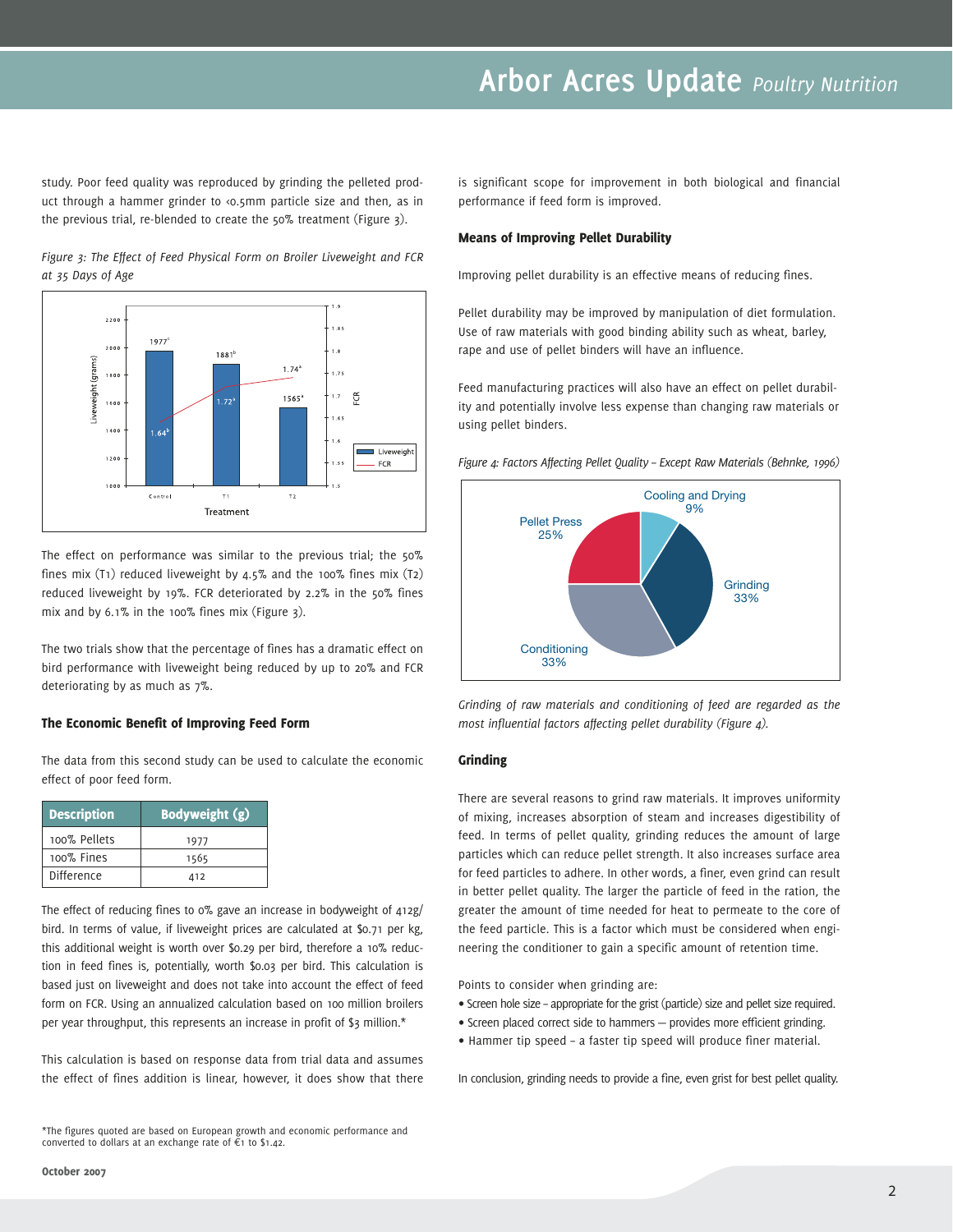#### Conditioning

Along with grinding, conditioning is one of the most important factors in achieving good physical quality. Conditioning creates thermal, chemical and mechanical energy; the steam used during conditioning disrupts the structure of the starch and causes gelatinization and also plasticizes proteins and softens fibers (Figure 5).

*Figure 5: The Effect of Different Processing Conditions on Level of Starch Gelatinization in Two Different Diet Types (Svihus, 2005)*



Figure 5 clearly shows that increased conditioning time and temperature increases gelatinization in feed, regardless of the cereal base used. The process of gelatinization creates natural 'glues' which allows the feed particles to compress tightly and adhere to each other when passing through the pellet die. Optimal 'cooking' of feed will result in more durable pellets and reduce levels of fines (Figure 6).

*Figure 6: The Effect of Conditioning Temperature and Time on Pellet Durability (Svihus, 2005)*



As the conditioning time and temperature was increased, the pellet durability increased (as expressed by a Holmen Durability Index).

#### Steam Quality

Steam conditioning of poultry diets requires a saturated steam which consists mostly of vapor as opposed to a 'wet' steam which consists of free



moisture. Wet steam 'transfers' its heat less efficiently (lower enthalpy of evaporation) than saturated steam and can cause uneven moisture distribution in the mash, resulting in 'choking' or slipping of the pellet die.

The characteristics of the steam affect the conditioning process; saturated steam has been shown to increase mash temperature by 16°C for every 1% added moisture, while 'wet' steam increases mash temperature by 13.5°C for each 1% increase in moisture. It has also been shown that poor steam quality can reduce conditioning temperatures by 6°C to 11°C, depending on the amount of added moisture.

#### Key points to consider:

- ∑ The steam boiler is an intricate part of the conditioning process and must be operated and maintained in a way as to deliver a high quality steam on a consistent base.
- ∑ The boiler should be operated at the manufacturer's recommended working pressure and kept to a close working pressure band.
- ∑ Removing condensate before the steam reaches the conditioner is important as is minimizing moisture collecting in the steam by use of steam traps where appropriate.

#### Moisture

The moisture in the feed that is being processed in the conditioner serves as the conduit for the transfer of the heat into the feed particles. Studies have shown that moisture addition to the meal has a positive effect on the conditioning process. The chart below (Figure 7) indicates the improvement in gelatinization that can be achieved through proper moisture addition.



*Figure 7: The Effect of Moisture and Temperature on Level of Gelatinization*

Some feed additives can also improve the conditioning process; new moisture and surfactant technologies allow the addition of moisture at the mixer or conditioning chamber which can greatly improve feed pellet quality. The addition of the moisture and the improved pellet quality has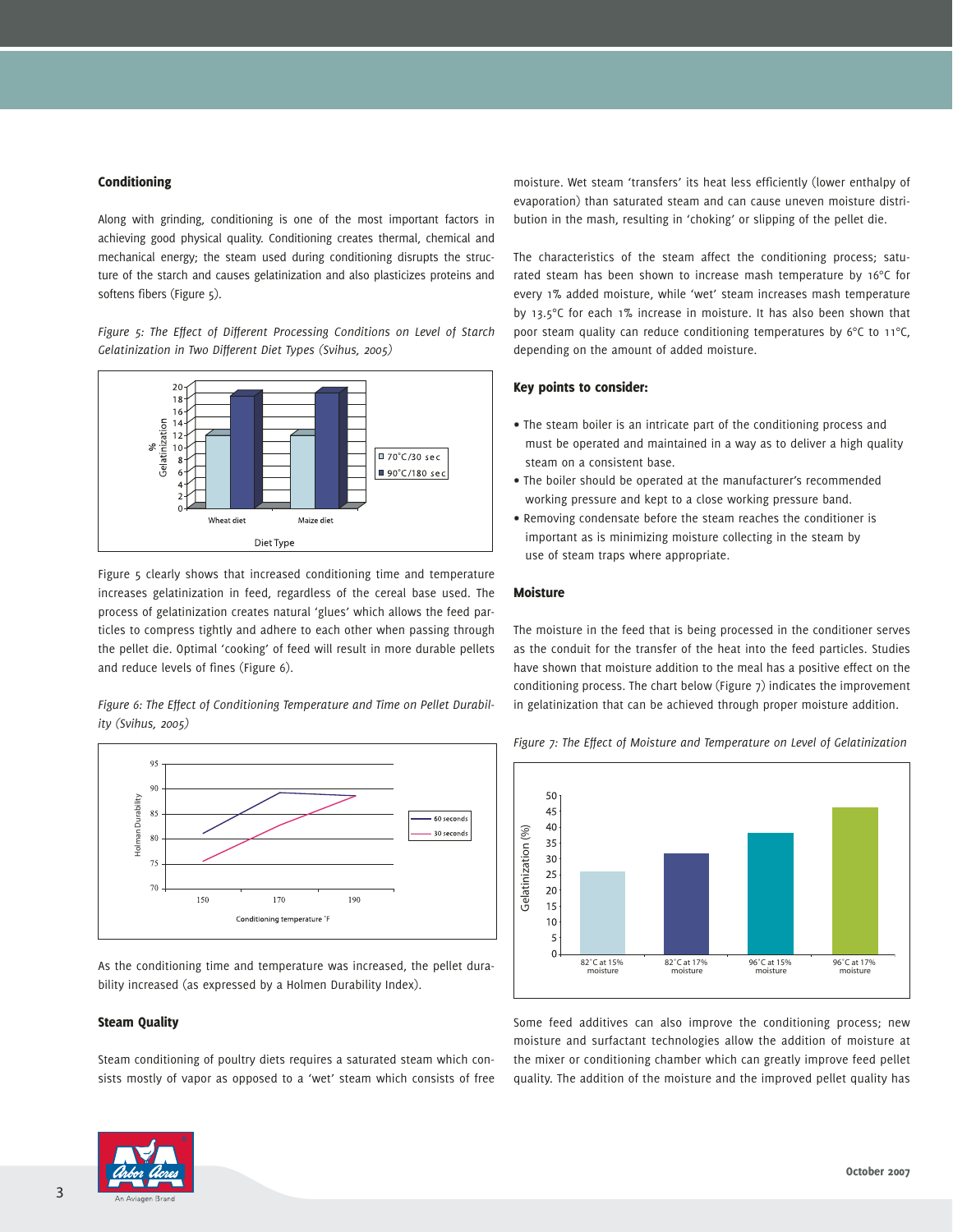# **Arbor Acres Update** *Poultry Nutrition*

been proven to improve the feed efficiency of broilers (see section on surfactant addition, page 5).

#### Retention Time

The optimum retention time for any particular conditioner is the amount of time that is required for the heat and moisture to reach the centre core of each feed particle in the ration. The higher the retention time, the greater the degree of gelatinization improving the durability of the pellet (Figure 6). The table below (Table 2) depicts the difference in gelatinization with varying retention times at the same moisture and temperature levels.

*Table 2: The Effect of Retention Time on the Level of Gelatinization*

| <b>Equipment Type</b>       |                    | <b>Retention Time Percent Gelatinization</b> |  |
|-----------------------------|--------------------|----------------------------------------------|--|
| Single Shaft Conditioner    | 15 to 20 seconds   | $15 - 20%$                                   |  |
| Double Conditioner          | 40 to 45 seconds   | $20 - 25%$                                   |  |
| Differential Diameter/Speed | 120 to 180 seconds | 40-50%                                       |  |

A conventional conditioner with a single shaft and a single barrel must be very large in order to achieve the proper retention and mixing time. Typically, a single shaft conditioner will be filled to 50% of capacity. The meal resides in the lower half of the conditioning barrel, thus allowing the majority of the steam to escape over the top of the feed in the path of lesser resistance (Figure 8).

*Figure 8: A Single Shaft Conditioner Showing Ideal and Typical Meal Fill Level (courtesy of S Parker)*



Increasing the fill level provides greater distribution of steam through the meal as will feeding the steam into the conditioner below the meal.

The type of conditioning system influences the effectiveness of conditioning. The percent cook or gelatinization is greatly improved with a dual shaft conditioner. The dual shaft conditioner offers a definite advantage over the single shaft conditioner due to the two conditioner shafts, which are dissimilar in diameter and rotate counter to one another. The counter-rotating shafts are laden with picks set at varying angles, which causes the feed to be agitated into suspension within the conditioner barrels. The suspension of the feed particles offers the steam the opportunity to permeate all the feed particles.

The number of picks and the angle or settings for these picks is of extreme importance. The higher the number of picks, the greater the agitation of meal in the conditioning barrel, while the angle of the picks affects the retention time.

To ensure optimal conditioning the following points should be considered:

- ∑ Steam pressure into the conditioner needs to be kept low (<2 Bar) and constant as high pressure 'blasts through' the meal. Low pressure steam transfers heat to the meal more efficiently than high pressure steam.
- ∑ Steam temperature, on entry to the conditioner, needs to be about 100°C to adequately condition the feed. Ideally, the temperature in the conditioner should be greater than 80°C.
- ∑ The dwell time of the meal in the conditioner will influence pellet durability, depending on the temperatures involved, meal retained longer will generally result in better conditioning (Table 2).
- ∑ The level of meal in the conditioner will affect conditioning efficiency, too low and dwell time is reduced, too high and the mechanical effect of the conditioner is reduced.
- ∑ The point of addition of steam into the conditioner should be below the meal fill level. If it is above this, steam may not penetrate the meal efficiently.

#### Pelleting

Along with grinding and conditioning, the actual pelleting procedure has an influence on pellet quality. Meal should enter the pelleter correctly conditioned as this will aid 'shaping' the meal into pellets rather than cooking the meal via friction heat at the die. Excess friction heat in the die can produce a hard brittle pellet rather than a durable one; also conditioning the meal in the conditioning vessel is more cost-efficient than in the pelletizer.

Consideration should be given to:

- ∑ Die wear: cheaper dies are usually a false economy as they are likely to be lower quality, resulting in uneven wear and therefore poor pellet quality and throughput.
- ∑ The number of die holes will affect the throughput and rate of wear of the die.
- ∑ Die hole dimension will affect pellet quality. A longer die hole length and smaller diameter will increase the compression of the meal in the die, however, higher compression levels may produce hard and brittle pellets, but not always durable pellets.
- ∑ Faster die speed will increase throughput, but reduce pellet quality.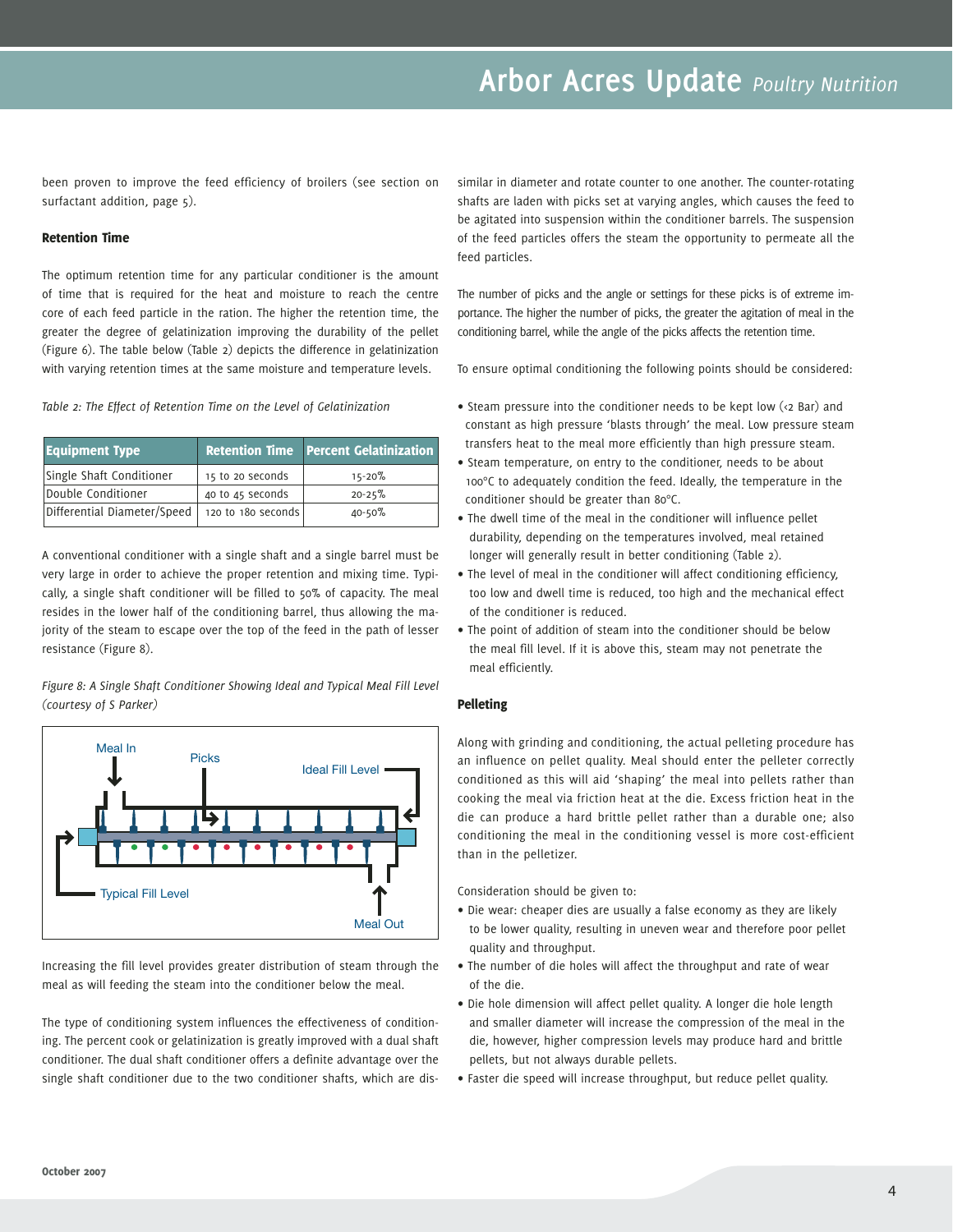- ∑ Meal must be fed evenly across the full face of the die, otherwise there may be uneven die and roller wear, which results in poorly-formed pellets reducing pellet quality.
- ∑ A well maintained die, which is correctly specified, will help maintain pellet quality.

#### Formulation

The ingredient matrix or formulation is also of extreme importance to the pelleting process. Different ingredients have different levels of pelleting ability and require different levels of conditioning to achieve optimum gelatinization. The table below depicts the different gelatinization temperatures of a selection of ingredients.

*Table 3: Gelatinization Temperatures of a Selection of Ingredients*

| <b>Source of Starch</b> | <b>Temperature Range at</b><br>which Gelatinization Occurs (°C) |
|-------------------------|-----------------------------------------------------------------|
| Barley                  | $51 - 60$                                                       |
| Wheat                   | 58-64                                                           |
| Rye                     | $57 - 70$                                                       |
| 0ats                    | $53 - 59$                                                       |
| Corn                    | $62 - 72$                                                       |
| Waxy Corn               | $63 - 72$                                                       |
| Sorghum                 | 68-78                                                           |
| Rice                    | 68-78                                                           |

The typical poultry diet is characterized as a high-fat diet. The added fat will usually range from 2% to 5% and the total fat in the ration will be from 6.5% to 10%. The fat, when added at the mixer, is inhibitive to the process of thermal conditioning and to the production of an optimum pellet. The fat serves as an insulator of the feed particle which prevents moisture from entering the feed particle at a rapid rate. When fat is added at the mixer, the particle is coated before entering the conditioning chamber.

Due to the normal short amount of conditioning time provided, the moisture does not enter the particle, the heat does not transfer, and therefore there is very little change in the starch composition of the feed. The Pellet Durability Index of poultry feed can be vastly improved by removing the added fat from the feed mixer and adding the fat either at the pelletizer or downstream of the cooler.

Animal By-Products also offer a challenge to optimum pellet quality, due to the fact that the available 'starches' in the products are either unsuitable for material bonding through gelatinization, or have already been denatured through the cooking process of the product. High levels of meat in the diet (above 5%) can also cause production loss as well as lower pellet quality. The production drop occurs as the meat 'starches' caramelize on the walls of the holes of the pellet die. This tacky build-up closes the hole diameter and creates higher friction as the feed passes through the die. The pellet amperage increases as the production drops.



#### Surfactant Addition

Recent studies have indicated that the incorporation of food-grade surfactants added to the meal can enhance the overall conditioning of the feed. The surfactant reduces the surface tension of the water, thus allowing a much faster permeation of the feed particles during the conditioning process. Moisture serves as the conduit for heat transfer into the feed particles, therefore, if the moisture permeates the feed at a faster rate, heat transfers to the feed in the pelleting conditioner faster.

#### Conveyance and Transport System

Improper conveyance, elevation, or handling can cause deterioration of the pellet quality before the feed reaches the feed pans. The delivery equipment, which delivers the pellets with the least amount of degradation, should be selected. The design, speed, and type of elevators and conveyors can play a significant role in pellet degradation.

The truck delivery system and the delivery systems at the farm can also be detrimental to pellet quality; systems which operate at higher revolutions per minute seem to do greater damage.

#### Quality Control

Pellets should be tested for durability on an ongoing basis. The aim is to test the ability of the product to remain as a whole pellet from the mill to when it is presented to the bird. It is therefore important to test the product in the mill, in conditions as close as possible to those in the field.

There are generally two mechanisms available which mimic field conditions:

1. The tumbling can – involves placing a weighed sample of material into a rotating chamber for a set period of time, usually 10 minutes at 50 r.p.m..

2. The Holmen tester – the weighed sample of pellets are pneumatically conveyed around a closed pipe, usually 30 seconds (see below).

The Pellet Durability Index figure (P.D.I.) is calculated by measuring the amount of fines derived from the test as a percentage of the sample added.

The guideline durability for 2 to 3mm pellets is as follows:

| Test         | <b>Durability Index</b> | <b>Time</b> |
|--------------|-------------------------|-------------|
| Tumbling Can | 98%                     | 10 minutes  |
| Holmen test  | 98%                     | 30 seconds  |

Samples of delivered feed should also be taken at the farm and sieved to establish the levels of fines and assessed relative to target.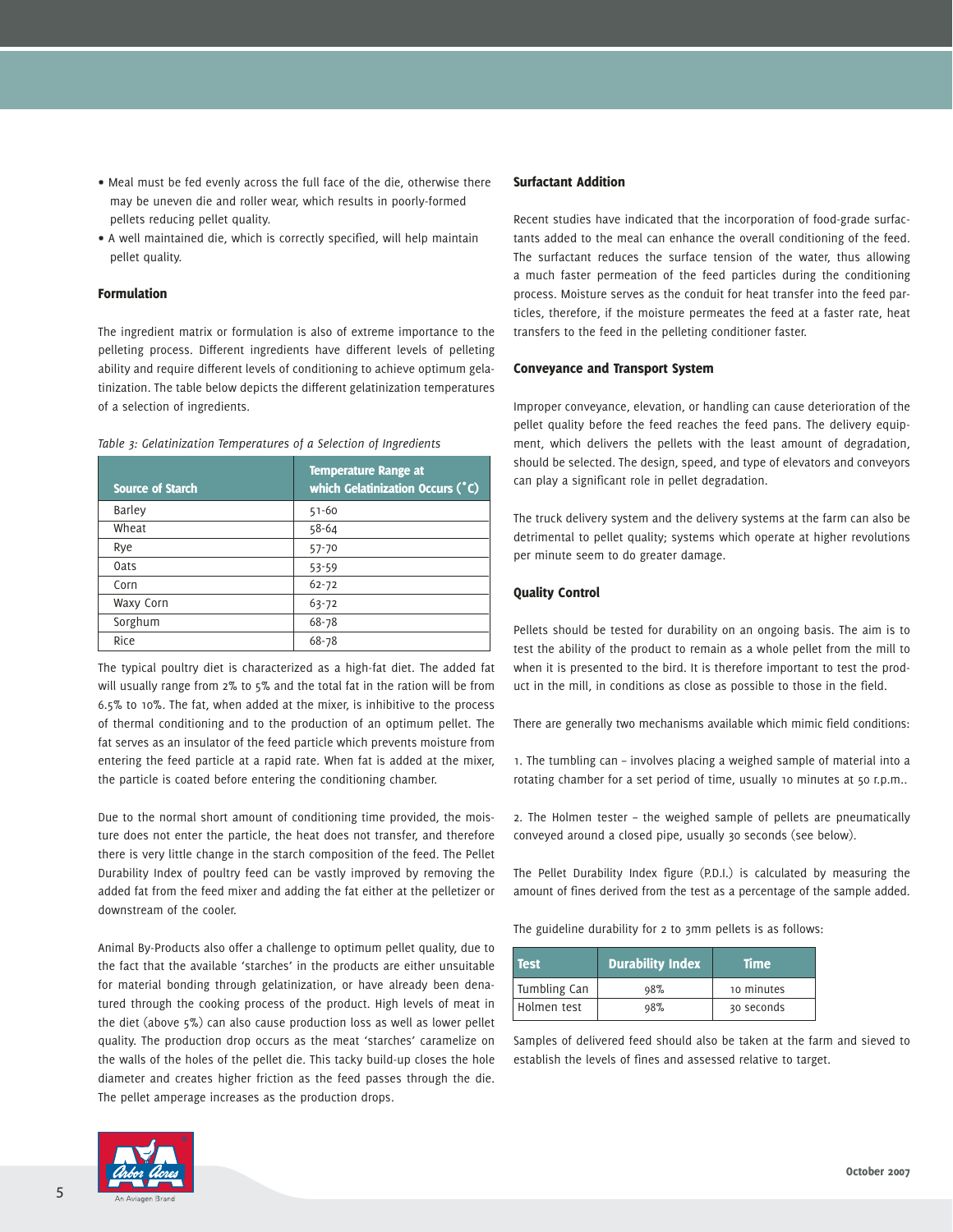# **Arbor Acres Update** *Poultry Nutrition*

#### Mash Feeds

Use of mash feeds is not uncommon and excellent performance can be achieved when broilers are fed coarse and uniform mash feeds. Broiler mash feeds should not be confused with fines; a mash feed is a uniform coarse-ground material with, usually, no thermal processing, while fines are smaller particles (<1.0mm) derived from physical degradation of pellets.

Coarse mash feeds are often fed to promote gizzard yield. The following figure (Figure 9) shows the effect of feeding whole grain wheat versus ground wheat on broiler gizzard development. The gizzard exposed to whole wheat is better developed than that fed on ground wheat. If gizzard yield is a criterion, then feeding a coarser ground mash may be more effective than a finer ground material.

*Figure 9: The Effect of Form of Wheat on Gizzard Development (Hetland and Choct, 2003)*



It is important to distinguish between coarse mash feeds and fine mash; poor quality mash can contain significant quantities of excessively ground fine material which can have the same negative effect on broiler performance as poor quality pellets.

#### In Summary:

- ∑ It is vital that feed intake is optimized to achieve optimal growth.
- ∑ Feed form has a significant impact on broiler performance.
- ∑ Improving feed form produces significant profit opportunities.
- ∑ Feed form may be improved at little cost by manipulating feed formulations and/or optimizing feed manufacturing practices.
- ∑ Grinding, conditioning and pelleting practices make a significant contribution to pellet quality.
- ∑ Assessing pellet quality at the mill and farm is essential to ensure improvements made to pellet quality are maintained.

#### References

*Behnke, K. C. 1996. Feed manufacturing technology: current issues and challenges. Animal Feed Science and Technology, Vol. 62, pp 49-57.*

*Hetland, H. and Choct, M. 2003. Role of insoluble non-starch polysaccharides in poultry nutrition. Worlds Poultry Science Association Proceedings, Lillehammer, Norway.* 

*Quentin, M., Bouvarel, I. and Picard, M. 2004. Short- and long-term effects of feed form on fast- and slow-growing broilers. Journal of Applied Poultry Research, 13: 540-548.*

*Svihus, B., Uhlen, A. and Harstad, O. 2005. Effect of starch granule structure, associated components and processing on nutritive value of cereal starch: A review. Animal Feed Science and Technology, Volume 122, Issue 3-4, pp 303-320.* 

*Aviagen provides customers with detailed Product Performance Objectives, Management Manuals and Nutrition Specifications as the basis for managing their flocks. Successful production of day old chicks or grown broilers depends also on the understanding and attention to detail in the day-to-day management of stock. This document is produced by Aviagen's Technical Transfer Department as one of an ongoing series. These give background information on various topics to provide an understanding of the principles which are essential to successful management of both breeders and broilers. While the principles should have a broad relevance to most regions and production strategies, certain aspects may be directed to more specific situations.*